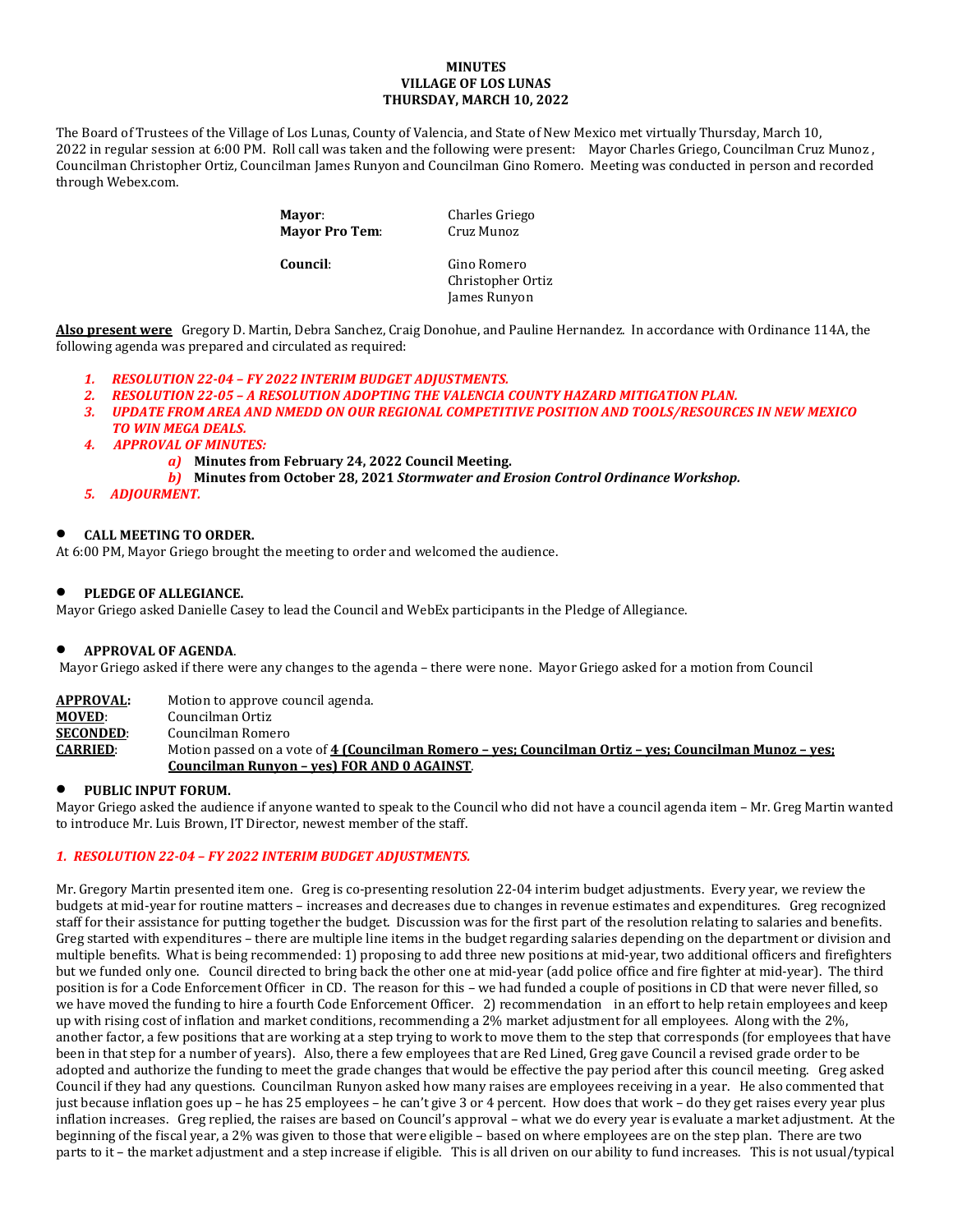to officer a raise, it was an effort on my part to offer in order to keep employees. Each fiscal year we look to see if we can recommend a raise for either all employees or those going in to their respective steps. Councilman Runyon commented that there is a possibility of raise and then an increase in reference to what the markets are doing – so there is a possibility of multiple raises in one year. Greg replied, there is a possibility, again, subject to Councils approval. We're looking at 5, 6, or 7 percent a year – what would that number look like. I'm in the private section and I just can't arbitrarily give whenever money comes in is what I got. I'm now looking at the government side of this and I'm seeing a \$2.6 million increase over what was projected – some of these were referenced to roads, upgrades and things like that. If the economy goes down, are those reversed. Greg replied, revenue is traced very closely when it comes in and expenditures and make adjustments as needed throughout the year. Rebekah will explain, later, the decreases and increases, but rarely have I seen a decreased salary. We do, incrementally, increase as we believe we have the ability to do so based on recurring revenue coming to the Village. He also looks at the practical side the of the matter, which is to retain a well-paid/compensated workforce. Greg asked if there were any other questions – Councilman Ortiz asked how this was going to affect the minimum (going up to \$15/hr.). Greg replied that he had not been tracking. He does not know what the impact is going to be. At step 11 there are no more increases. Councilman Ortiz asked how he would retain those employees – it is hard when they cap out. If they have been with the company, they still deserve their raise. Mayor Griego commented that they will have their cost of living. We just adopted this plan about two years ago. Councilman Ortiz also commented that we are still short handed in the Police Department – three officers. Is the budget adjustment necessary now to get those filled or wait until the budget meeting. Greg replied, filling those positions will be little to none. We won't spend the money if we don't get someone to fill the position – but we have the funding authorization to do so. Councilman Runyon asked if those salaries were in the budget. Greg replied, not in this resolution. Councilman Ortiz was referring to the positions that are currently in the budget. Councilman Runyon asked, if we get to 10%, 12% or 14% inflation, are we going to hear for another 2% increase and another four months, another 2% increase – he wants to know how this works. Greg replied, no - his intent is not to keep up with inflation. Councilman Romero asked if we have budgeted for the next study. Greg replied that they will plan. Rebekah proceed with her portion of the resolution. She went over the adjustments. Police vehicle account - requesting to increase to \$500,000.00 – includes \$200,000.00 rolled over from previous year. Asking to purchase additional vehicles in 2022 cost of \$230,000.00. Requested to purchase four vehicles to be paid for in 2023. Public safety radio upgrade – added \$273,000.00 to total project cost. Route 66 bridge sign – added \$107,000.00. LEDA fund – reducing expenses by \$800,000.00, transferring to the State LEDA fund. Infrastructure grants – you will see revenue as well as expenditures. New funds created on pages 7 -9. Mayor Griego asked if there were any questions – there were none. Mayor Griego asked for a motion from Council.

```
APPROVAL: Motion to approve resolution 22-04.
MOVED: Councilman Romero<br>SECONDED: Councilman Ortiz
SECONDED: Councilman Ortiz<br>CARRIED: Motion passed on
                    CARRIED: Motion passed on a vote of 4 (Councilman Romero – yes; Councilman Ortiz – yes; Councilman Munoz – yes; 
                   Councilman Runyon – yes) FOR AND 0 AGAINST.
```
# *2. RESOLUTION 22-05 – A RESOLUTION ADOPTING THE VALENCIA COUNTY HAZARD MITIGATION PLAN.*

Fire Chief John Gabaldon presented item two. The 2022 Valencia County Hazard Mitigation Plan replaces the prior version that was approved April 2015. The plan was developed by Valencia County Emergency Management, City of Belen, Town of Peralta, Village of Bosque Farms, City of Rio Communities, Middle Rio Grande Conservancy District, and the Village of Los Lunas in accordance with the Disaster Mitigation Act of 2000. Mayor Griego asked Council for a motion.

**APPROVAL:** Motion to approve resolution 22-05.<br>**MOVED**: Councilman Runyon **MOVED:** Councilman Runyon<br>**SECONDED:** Councilman Munoz **SECONDED:** Councilman Munoz<br>**CARRIED:** Motion passed on a **CARRIED**: Motion passed on a vote of **3 (Councilman Ortiz – yes; Councilman Munoz – yes; Councilman Runyon – yes) FOR AND 0 AGAINST**.

## *3.UPDATE FROM AREA AND NMEDD ON OUR REGIONAL COMPETITIVE POSITION AND TOOLS/RESOURES IN NEW MEXICO TO WIN MEGA DEALS.*

Ms. Kristen Gamboa and Danielle Casey presented item three. Albuquerque Regional Economic Alliance and the New Mexico Economic Development regularly collaborate to respond to project inquiries and work to bring new quality jobs and investment to the State of New Mexico and the greater Albuquerque area. This presentation provided general update on the relative competitive position of the region for significant projects; and overview on the recent pipeline of project activity; information on new tools available to local communities to win new employer investments; and the direct and indirect potential economic benefits they bring. Power point presentation was given to Mayor/Council and audience.

# *Informational purposes only*.

# *4. MINUTES.*

Mayor Griego asked if there were corrections to the council minutes of March 10, 2022 Council Meeting – there were none.

| <b>MOTION:</b>   | Motion to approve.                                                                                     |
|------------------|--------------------------------------------------------------------------------------------------------|
| <b>MOVED:</b>    | Councilman Ortiz                                                                                       |
| <b>SECONDED:</b> | Councilman Runyon                                                                                      |
| <b>CARRIED:</b>  | Motion passed on a vote of 4 (Councilman Romero – yes; Councilman Ortiz – yes; Councilman Munoz – yes; |
|                  | Councilman Runyon - yes) FOR AND 0 AGAINST.                                                            |